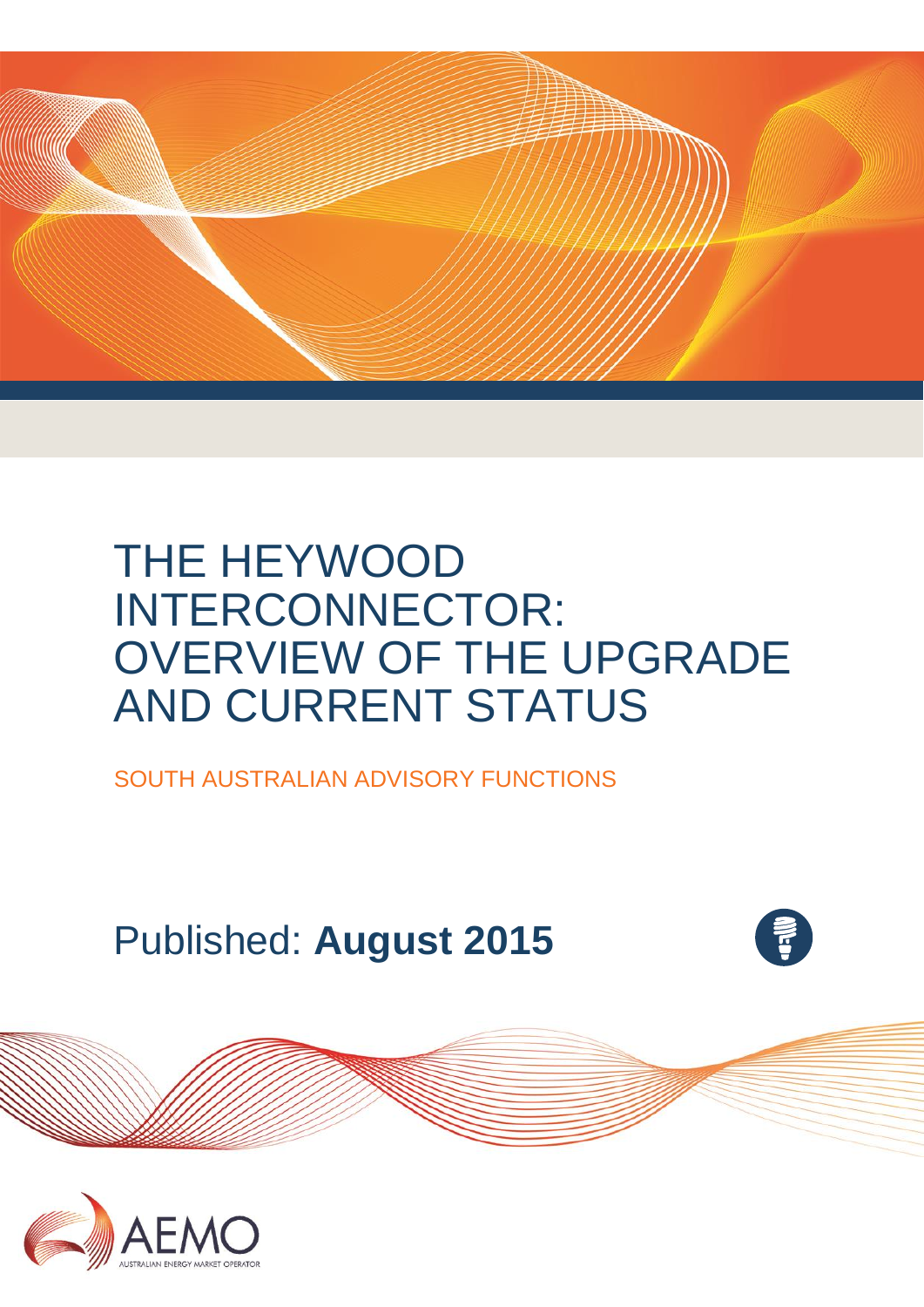

## IMPORTANT NOTICE

#### **Purpose**

The Heywood Interconnector: Overview of the Upgrade and Current Status has been prepared by the Australian Energy Market Operator (AEMO) as a part of its 2015 South Australian Advisory Functions under section 50B of the National Electricity Law. This publication is based on information available to AEMO as at 26 August 2015.

#### **Disclaimer**

AEMO has made every effort to ensure the quality of the information in this publication but cannot guarantee that information, forecasts and assumptions are accurate, complete or appropriate for your circumstances. This publication does not include all of the information that an investor, participant or potential participant in the National Electricity Market might require, and does not amount to a recommendation of any investment.

Anyone proposing to use the information in this publication (including information and reports from third parties) should independently verify and check its accuracy, completeness and suitability for purpose, and obtain independent and specific advice from appropriate experts.

Accordingly, to the maximum extent permitted by law, AEMO and its officers, employees and consultants involved in the preparation of this publication:

- make no representation or warranty, express or implied, as to the currency, accuracy, reliability or completeness of the information in this publication; and
- are not liable (whether by reason of negligence or otherwise) for any statements, opinions, information or other matters contained in or derived from this publication, or any omissions from it, or in respect of a person's use of the information in this publication.

#### **Acknowledgements**

AEMO acknowledges the support, co-operation and contribution of all participants in providing the data and information used in this publication.

#### **Copyright**

Copyright 2015. Australian Energy Market Operator Limited. The material in this publication may be used in accordance with the copyright permissions on AEMO's website.

© The material in this publication may be used in accordance with th[e copyright permissions](http://www.aemo.com.au/en/About-AEMO/Copyright-Permissions) on AEMO's website.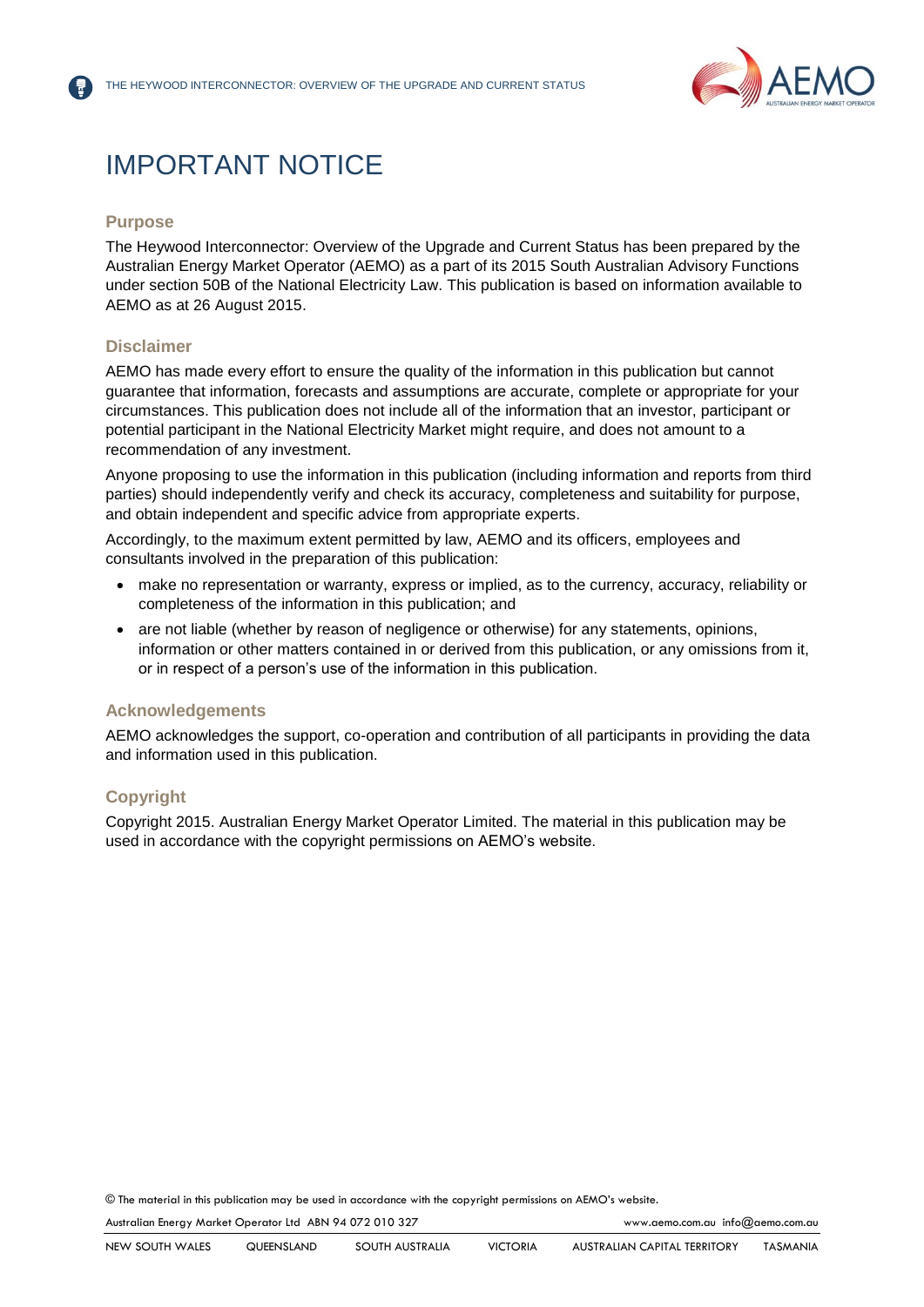

# **CONTENTS**

| $\mathbf{1}$ .                                  | <b>UPGRADE OVERVIEW AND CURRENT STATUS</b>           | $\overline{2}$ |
|-------------------------------------------------|------------------------------------------------------|----------------|
| 1.1                                             | <b>Introduction</b>                                  | $\overline{2}$ |
| 1.2                                             | Background                                           | $\overline{2}$ |
| 1.3                                             | Heywood Interconnector capacity upgrade benefits     | 3              |
| 1.4                                             | Construction and development status                  | $\overline{4}$ |
| APPENDIX A. REGULATORY ASSESSMENT AND APPROVALS |                                                      |                |
|                                                 |                                                      | 5              |
| A.1                                             | <b>RIT-T: Project Assessment Draft Report</b>        | 5              |
| A.2                                             | <b>RIT-T: Project Assessment Consultation Report</b> | 6              |
| A.3                                             | RIT-T dispute                                        | 6              |
| A.4                                             | AER approvals                                        | 6              |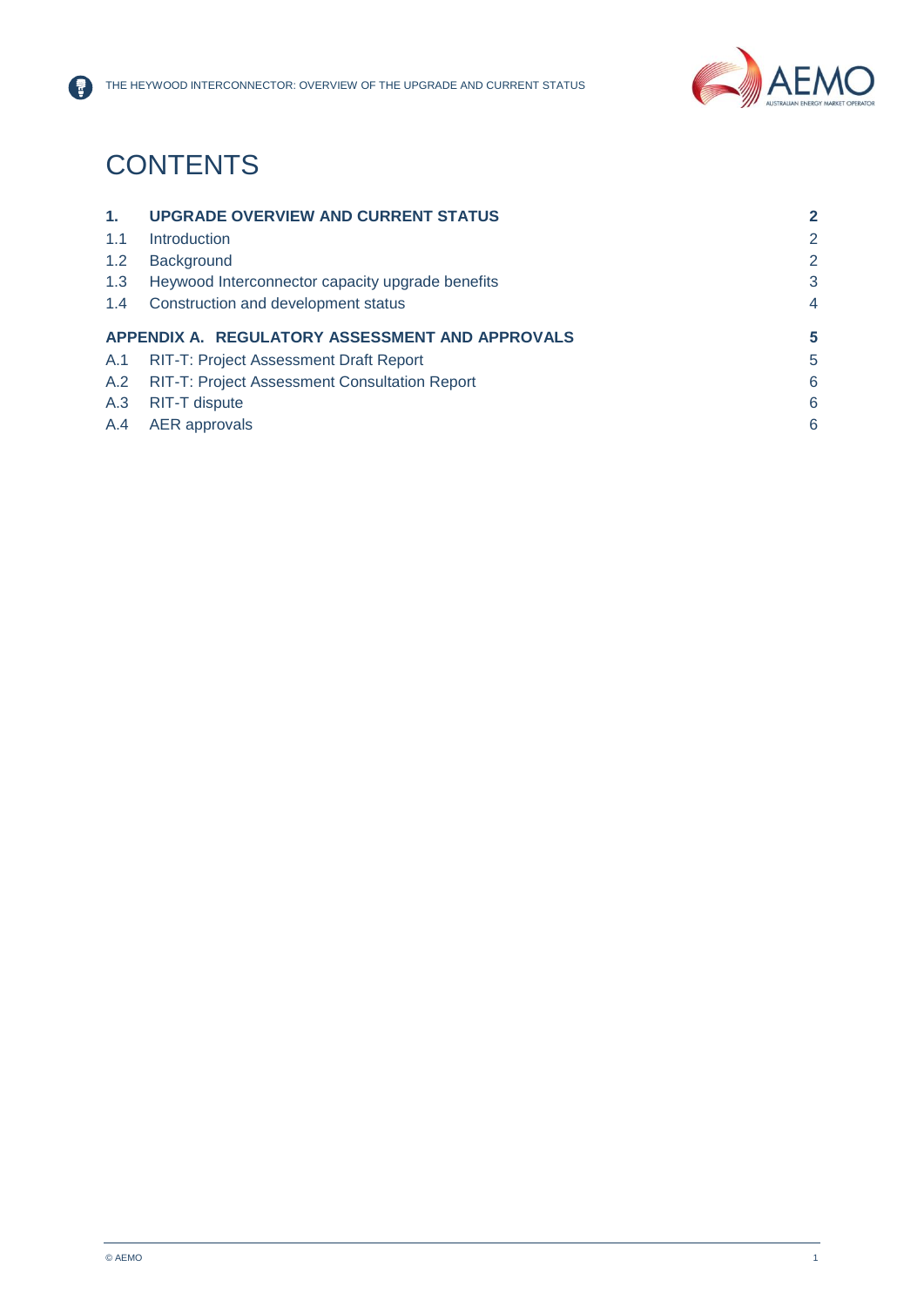

## <span id="page-3-0"></span>1. UPGRADE OVERVIEW AND CURRENT STATUS

#### <span id="page-3-1"></span>**1.1 Introduction**

The South Australian Government asked that AEMO, as a part of its South Australian advisory function, provide an overview of the outcomes of the Heywood Interconnector Regulatory Investment Test for Transmission (RIT-T) completed in January 2013, and an update on progress of the interconnector upgrade for South Australian energy consumer benefit.

AEMO has provided ongoing updates to the South Australian Government, and the Heywood upgrade project remains on schedule for completion by mid-2016.

The project scope is to incrementally increase Heywood Interconnector transfer capacity from 460 megawatts (MW) to 650 MW in both directions, by installing a third 500/275 kV transformer at the 500 kV Heywood Terminal Station. The RIT-T assessed that implementing the upgrade yielded a net market benefit of more than \$190 million over the life of the project through reductions in generation dispatch costs.

This report provides the following information:

- Background.
- Benefits.
- RIT-T assessment undertaken since June 2012.
- AER approvals.
- Construction and development status.

#### <span id="page-3-2"></span>**1.2 Background**

South Australia's transmission network is connected to the National Electricity Market (NEM) via the Murraylink and Heywood interconnectors. These interconnectors allow electricity to flow between South Australia and Victoria. In the past two years, electricity has been flowing from Victoria to South Australia via the Heywood interconnector about 80% of the time. At times of high South Australian wind generation, electricity tends to flow from South Australia to Victoria.<sup>1</sup>

The Murraylink Interconnector connects South Australia to north-west Victoria via the Riverland region. It has a nominal transfer capability of 220 MW, although the actual limit depends on flow direction and local conditions.

The Heywood Interconnector connects South Australia to south-west Victoria. The Heywood transformers currently limit the interconnector transfer to 460 MW, but other factors can limit interconnector flow to less than this, including:

- Thermal limitations and voltage stability in the south-east South Australian transmission network.
- Thermal limitations and transient stability around South Morang in the Victorian transmission network.
- Oscillatory stability limits between Victoria and South Australia.

In February 2011, ElectraNet and AEMO published a joint feasibility study that identified NEM benefits associated with upgrading Heywood Interconnector transfer capability, particularly for Victorian and South Australian energy consumers.<sup>2</sup> This was followed by a joint RIT-T, which commenced in October 2011. Appendix A outlines the process the RIT-T followed and the subsequent AER approvals.

The RIT-T aims to identify the credible option that maximises the net present value to all who produce, consume, and transport electricity in the NEM.

l

<sup>1</sup> Further details on the historical interconnector flows between South Australia and Victoria are available in the South Australian Historical Market Information report. See: http://www.aemo.com.au/Electricity/Planning/South-Australian-Advisory-Functions/South-Australian-Historical-Market-Information-Report. Viewed 25 August 2015.

AEMO is the Victorian transmission network service provider (TNSP) in this context and ElectraNet is the South Australian TNSP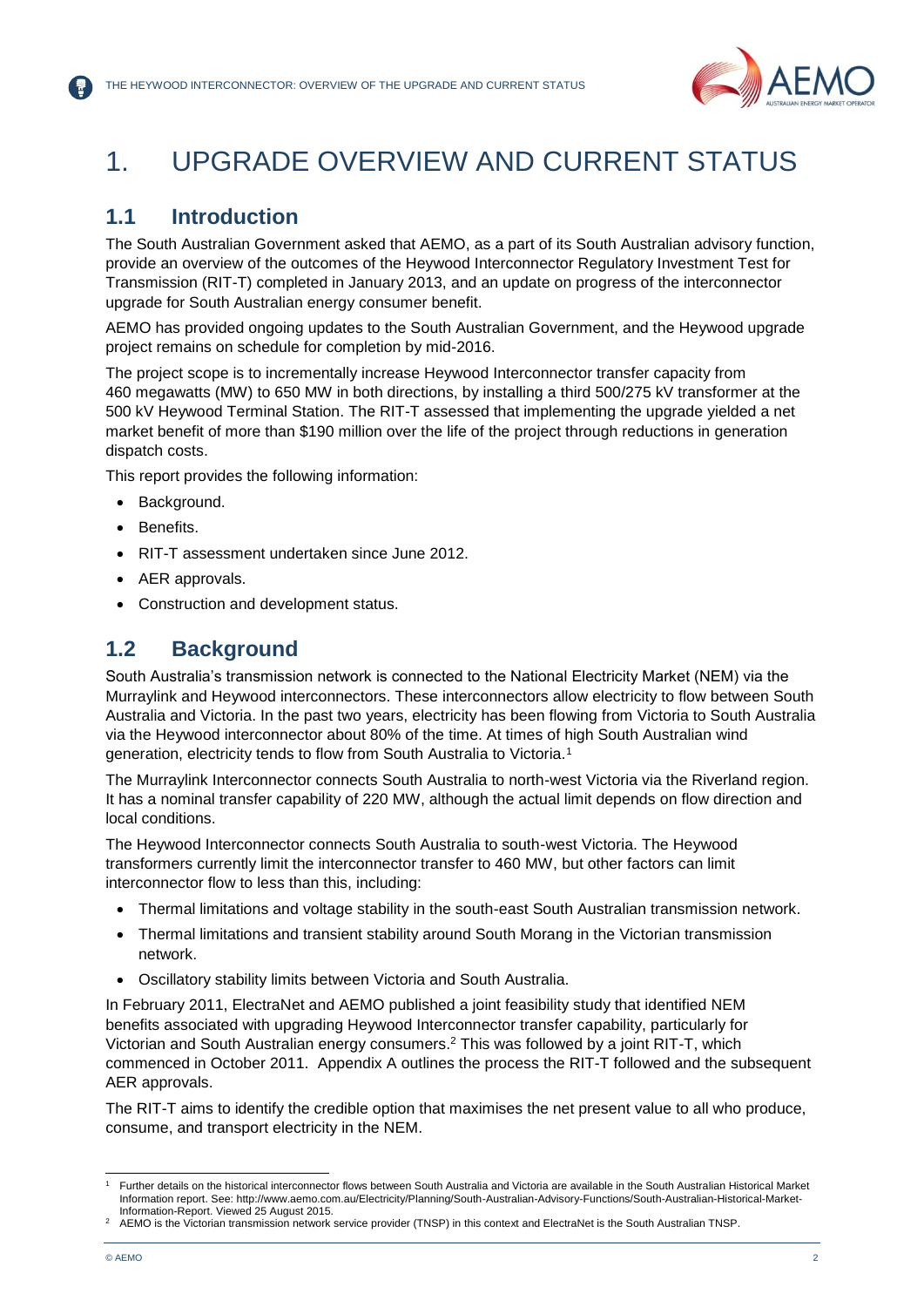

#### <span id="page-4-0"></span>**1.3 Heywood Interconnector capacity upgrade benefits**

ElectraNet and AEMO found that increasing Heywood Interconnector transfer capacity from 460 MW to 650 MW would:

- Provide extra electricity supply capacity and reliability to South Australia in peak demand times, which generally occur during summer heatwaves, and further develop South Australia's renewable energy resources by increasing export capacity.
- Alleviate electricity transmission congestion.
- Facilitate more efficient generation dispatch in Victoria and South Australia.

Since completion of the RIT-T, the generation mix in South Australia has continued to change, with recently announced closures of coal and gas generators and continued uptake of rooftop photovoltaics (PV). This is leading to greater reliance on interconnection between Victoria and South Australia and, in particular, the upgrade of the Heywood Interconnector.

The recent withdrawal of Pelican Point Power Station Unit 2 and proposed withdrawals of Torrens Island Power Station A, Northern Power Station and Playford B Power Station by 2017 amount in total to the withdrawal of more than 1500 MW of the existing electricity supply provided by coal and gas generators in South Australia. AEMO's 2015 Electricity Statement of Opportunities<sup>3</sup> (ESOO) highlighted that these withdrawals contribute to the emergence of low reserve conditions in South Australia by 2019-20, if additional generation capacity is not made available to the state. A low reserve condition indicates that a region is at risk of breaching the NEM Reliability Standard which targets less than 0.002% of unserved energy for each financial year. In the absence of additional generation capacity within South Australia, there will be greater reliance on imports from Victoria to South Australia during peak demand times.

Under low demand conditions, AEMO's 2015 National Energy Forecasting Report (NEFR) shows that, based on continued uptake of rooftop PV and its contribution to supply in South Australia, rooftop PV may offset 100% of operational minimum demand, during midday periods, by 2023–24. This increases the need for export from South Australia to Victoria during these periods.

It should also be noted that the changing generation mix may have operational impacts on the Heywood interconnector with its upgraded capacity. Ongoing work is:

- Understanding the range of technical issues associated with managing the power system with little or no synchronous generation on-line.
- Developing the tools and models to analyse performance of a power system with little or no synchronous generation on-line.
- Investigating the existing fleet of rooftop PV inverters and their response to frequency and voltage disturbances.
- Investigating the impact of high levels of rooftop PV penetration in South Australia on the operation of the Under Frequency Load Shedding scheme<sup>4</sup> in the state.

The findings of this work are expected to be published later this year.

l AEMO. 2015 Electricity Statement of Opportunities (ESOO).

Available at: http://www.aemo.com.au/Electricity/Planning/Electricity-Statement-of-Opportunities. Viewed: 25 August 2015.

The Under Frequency Load Shedding scheme seeks to maintain power system stability where there is under-supply of generation, by intentionally shedding load until the supply-demand balance is restored.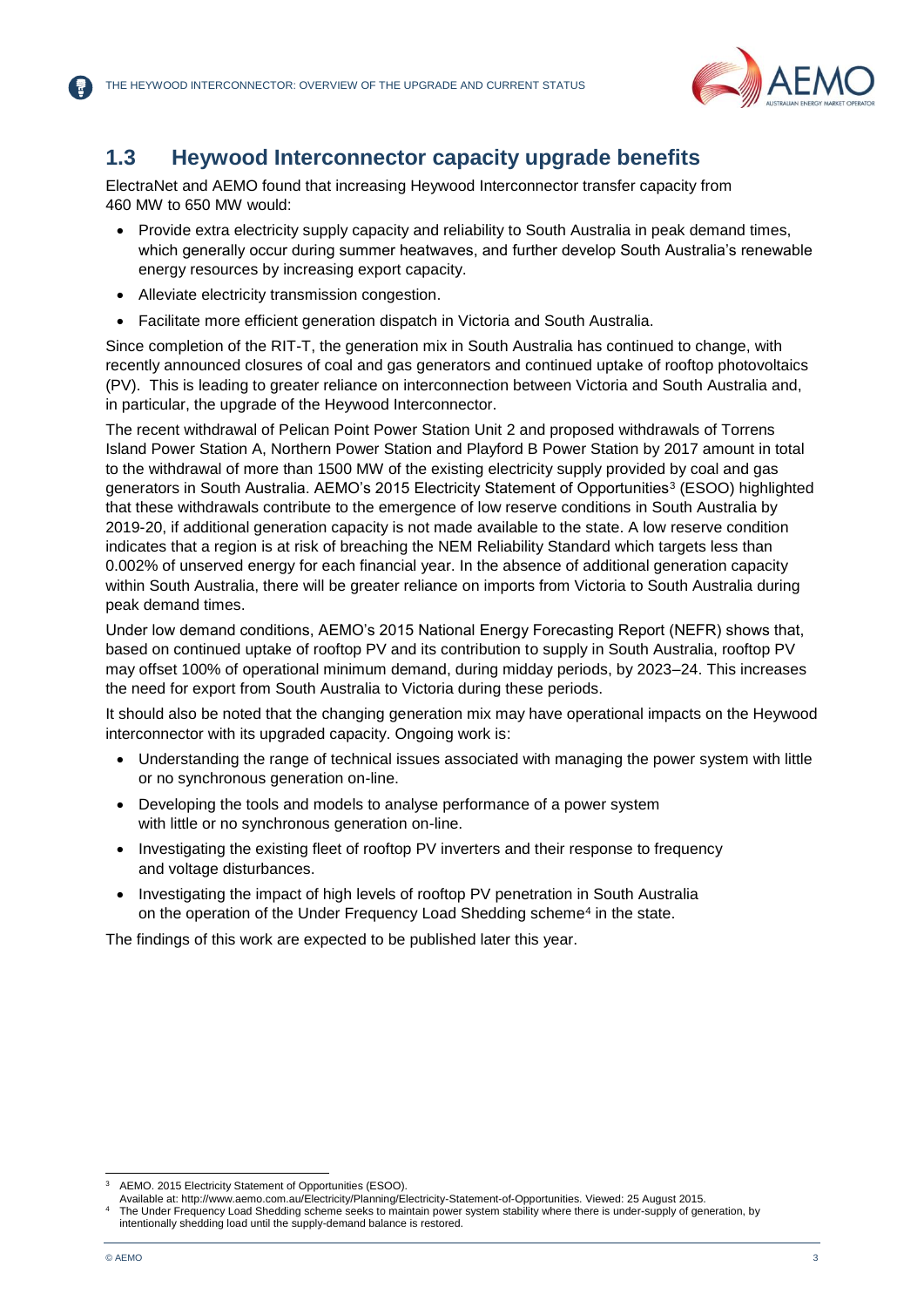

#### <span id="page-5-0"></span>**1.4 Construction and development status**

The Heywood interconnector (VIC-SA) transfer capacity upgrade project is scheduled for completion by 31 July 2016. The Victorian component of the upgrade works includes commissioning of a third 500/275 kV transformer at Heywood Terminal Station. The commissioning date of the third transformer is scheduled for mid-December following manufacturer factory acceptance testing.

The completed Victorian component of this project is expected to deliver part of the overall estimated market benefit by relaxing the present thermal transfer limit. Other limitations to interconnector transfer will be unchanged until the South Australian part of the interconnector upgrade works is complete. The South Australian component includes:

- Series compensation on 275 kV transmission lines.
- A control scheme for South East transformers.
- Re-configuring the existing South Australian 132 kV transmission network.

This work remains on schedule for completion by mid-2016, increasing transfer capacity from 460 MW to 650 MW in both directions.

The first release of capacity after the transformer is commissioned will allow an increase in bi-directional power transfer capacity of 40 MW, and provide an upper transfer limit of 500 MW in either direction. Actual transfers will be subject to other existing constraints that may bind first.

To maintain system security during project implementation, the extra transfer capacity provided by the transformer upgrade will be released in 50 MW increments, with each capacity release beyond the first to occur after monitoring (and potentially some testing).

AEMO will continue to inform the market via MT PASA and constraint advice notices of increases in interconnector transfer capacity. To improve the transparency of the constraint impacts of the upgrade, AEMO has created an information page listing the affected constraints for the different stages of the upgrade.<sup>5</sup>

l

<sup>5</sup> http://www.aemo.com.au/Electricity/Resources/Reports-and-Documents/Network-Operations/NEM-Increase-in-the-Maximum-Transfer-Capabilityof-the-Heywood-Interconnection-between-SA-to-VIC. Viewed: 26 August 2015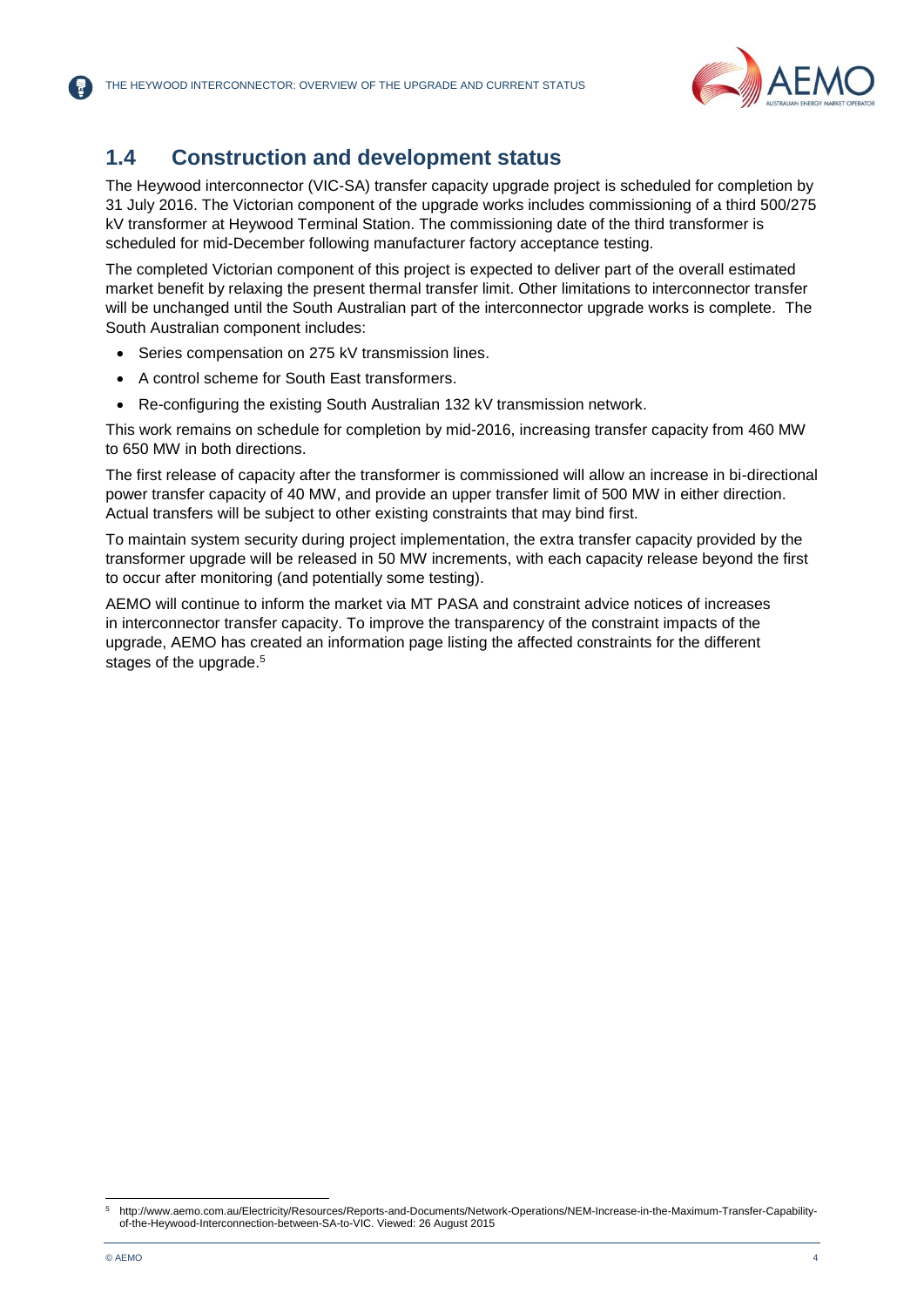

# <span id="page-6-0"></span>APPENDIX A. REGULATORY ASSESSMENT AND APPROVALS

### <span id="page-6-1"></span>**A.1 RIT-T: Project Assessment Draft Report**

On 14 September 2012, the Project Assessment Draft Report (PADR) was published. <sup>6</sup> It included a full options analysis and draft results for several variations and combinations of the following key upgrades:

**Upgrade 1:** An incremental upgrade to increase Heywood Interconnector transfer capacity from 460 MW to 650 MW in both directions, by installing a third 500/275 kV transformer at the 500 kV Heywood Terminal Station.

This included removing existing intra-regional limitations by:

- Installing shunt- or series-reactive compensation in the South Australian network.
- Installing additional 275/132 kV transformer capacity in south-east South Australia.
- Re-configuring the existing South Australian 132 kV transmission network.
- Developing weather stations and real-time dynamic line ratings to be applied to 275 kV and 132 kV lines in South Australia.

These upgrade costs ranged from \$80 to \$130 million.<sup>7</sup>

**Upgrade 2:** A new 500 kV line from Heywood Terminal Station into the South Australian network at Krongart, providing up to 2,000 MW of additional capacity in both directions.

This option cost ranged from \$500 to \$800 million. It included supporting transmission augmentation projects that would be required in South Australia to support the higher transfer capability.

**Upgrade 3:** Non-transmission network expansion options. These were:

- Demand-side management (also known as demand-side response).
- A control scheme to operate some existing network assets at higher short-term ratings.

These upgrade costs ranged from \$141 to \$317 million.

The PADR options analysis showed that for Upgrade 1, an increase in the Heywood Interconnector's transfer capability, could deliver a net market benefit through reductions in generation dispatch costs over the longer term.

The upgrade would enable increased wind energy exports from South Australia to Victoria and increase imports of lower-cost generation from Victoria into South Australia, particularly at peak demand times. Upgrade 1 was preferred as it showed the highest net market benefits. Specific works involved:

- Installing a third 500/275 kV transformer and bus-tie at the 500 kV Heywood Terminal Station in Victoria.
- In the south-east South Australian transmission network:
	- Installing a 275 kV series reactive compensation and 132 kV shunt reactive compensation.
	- Reconfiguring the existing 132 kV transmission network.

The estimated total capital cost of this option was \$108 million (\$2011-12). Of this, \$63 million was allocated to the South Australian network and \$45 million to the Victorian network. The net market benefit of this option exceeded \$190 million (in present value terms) over the project life.

The project is expected to deliver positive net benefits in the first year of operation.

The estimated commissioning date for the selected option is July 2016.

On 27 September 2012, ElectraNet and AEMO held a public forum to present the PADR results. Consultation on the PADR closed on 26 October 2012. Eight submissions were received and

l <sup>6</sup> Available at: http://www.aemo.com.au/Electricity/Planning/Regulatory-Investment-Tests-for-

Transmission/~/media/Files/Other/planning/RITTs/SA\_VIC\_Heywood\_Interconnector\_Upgrade\_RIT\_T\_PADR.ashx. Viewed 25 August 2015. <sup>7</sup> The demand-side component ranged from \$120 to \$233 million and the control scheme component ranged from \$21 to \$84 million.